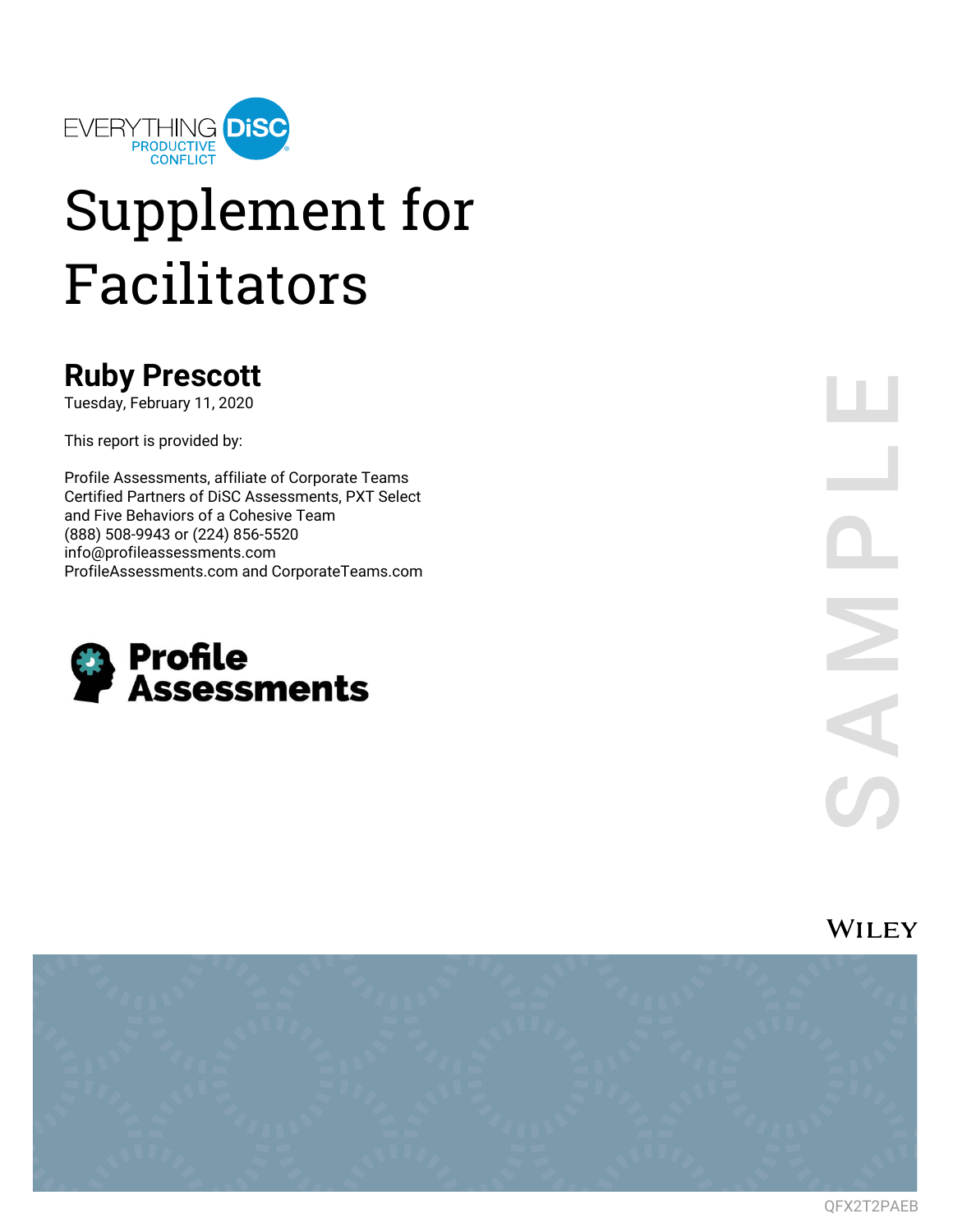## Supplemental Data

### **FOR RUBY PRESCOTT, D STYLE**

This supplement provides for more in-depth interpretation of Ruby's DiSC® style, beyond the simple snapshot of the Everything DiSC® dot and shading.



#### **1 Ruby's DiSC® Scales**

The shape of the "umbrella graph" at right shows Ruby's scores on the **eight DiSC scales.** A proprietary algorithm based on these scores is used to calculate DiSC style and dot location. The closer each point is to the edge of the circle, the higher Ruby's score for that scale. For more information about these scales, please see the Everything DiSC Research Report.



#### **2 Ruby's Unexpected Items**

The ratings for the following items are not correlated with Ruby's D style. The parentheses show the rating given to each item on a five-point scale.

- I am even tempered (4)
- I am daring (2)
- I tend to challenge people (2)
- It's easy for me to find flaws in someone's logic (2)



2

#### **3 Ruby's Priority Subscales**

The shading on the DiSC map below shows that Ruby has **four priorities:** the three typically associated with the D style (Justification, Control, and Assertion), as well as one extra priority (Objectivity), as indicated by the stripes.

The bar graph below shows Ruby's scores on the **eight priority scales,** which were used to identify the extra priority on Objectivity.